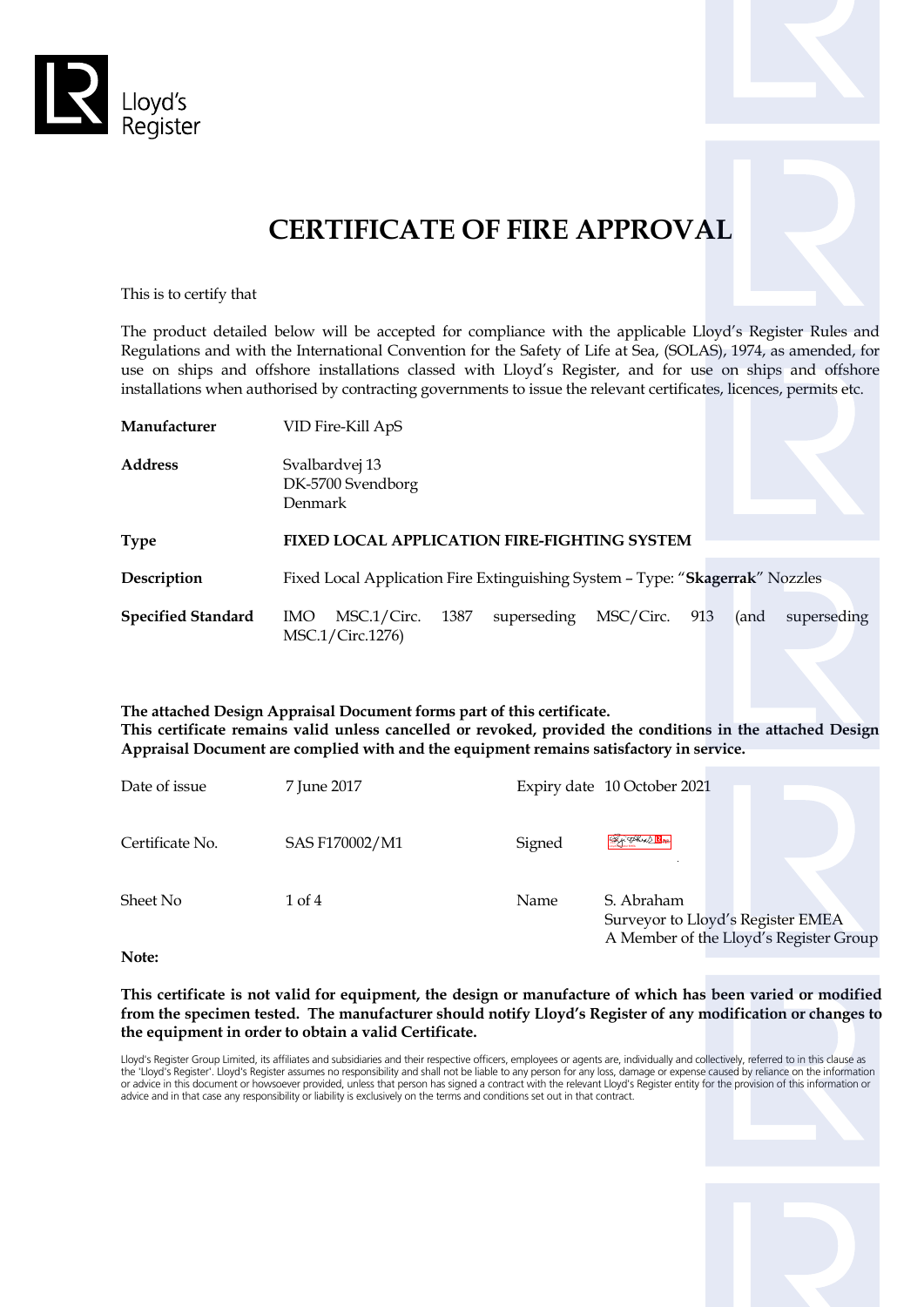

# **Lloyd's Register EMEA**

*71 Fenchurch Street, London, EC3M 4BS Telephone 020 7423 2416 Fax 020 7423 2053 Email tass@lr.org*

Page 2 of 4 Document number SAS F170002/M1 Issue number 1

## **DESIGN APPRAISAL DOCUMENT**

| Date        | Ouote this reference on all future communications |  |
|-------------|---------------------------------------------------|--|
| 7 June 2017 | SOUTSO/SFS/TA/FF/SA/WP26693236                    |  |

### **ATTACHMENT TO CERTIFICATE OF TYPE APPROVAL No. SAS F170002/M1**

This Design Appraisal Document forms part of the Certificate.

### **APPROVAL DOCUMENTATION**

DFL (Danish Fire Laboratories/Svendborg Denmark) Test Reports: 100623-43, dated 15 September 2010 and 110414-2, dated 24 August 2011.

## **CONDITIONS OF CERTIFICATION**

- 1. The system has been designed in accordance with IMO MSC/Circ. 1387, Annex, "Principle Requirements for the System"
- 2. For use in Machinery Spaces of Category A for the protection of local hazards. The capacity and arrangement of the spray nozzles is to be denoted in the following;
	- Table 2-1 for Passenger Ships, Cargo Ships, Yachts, High Speed Craft and Tankers **OR;**
	- When the system is provided onboard LR Classed Inland Waterways Passenger ships, the capacity and arrangement of the nozzles shall be specially considered in the design stages in all cases
- 3. Arrangement drawings and calculations are to be submitted for acceptance in each case where it is proposed to install this system. Control panel schematics are also to be submitted for acceptance in each case where it is proposed to be identified with their location in relation to the protected space(s) indicated
- 4. Production items are to be manufactured in accordance with a quality control system which shall be maintained to ensure that items are of the same standard as the approved prototype
- 5. See GENERAL NOTES
- **Table 2-1** Recommended Nozzle Arrangements for Passenger Ships, Cargo Ships, Yachts, High Speed Craft and Tankers

| <b>Nozzle</b> | Location | Max.            | Min.            | Spacing          | Lateral            | Minimum         |
|---------------|----------|-----------------|-----------------|------------------|--------------------|-----------------|
| Designation   |          | <b>Distance</b> | <b>Distance</b> |                  | Distance from      | Water           |
|               |          | from Hazard     | from Hazard     |                  | $\mu$ Hazard $(1)$ | <b>Pressure</b> |
|               |          | M               | M               | M                | M                  | Bar             |
| Skagerrak     | Ceiling  | 11.0            | 0.75            | $1.5 \times 1.5$ | 0.375              | 12.5            |

(1) The outer nozzles of grid must be located at least a quarter of the maximum nozzle spacing outside of the protected area.

### **GENERAL NOTES**

1. The type approval is restricted to the arrangement and approval of the nozzles only, approval of ancillary components is to be carried out at the design stage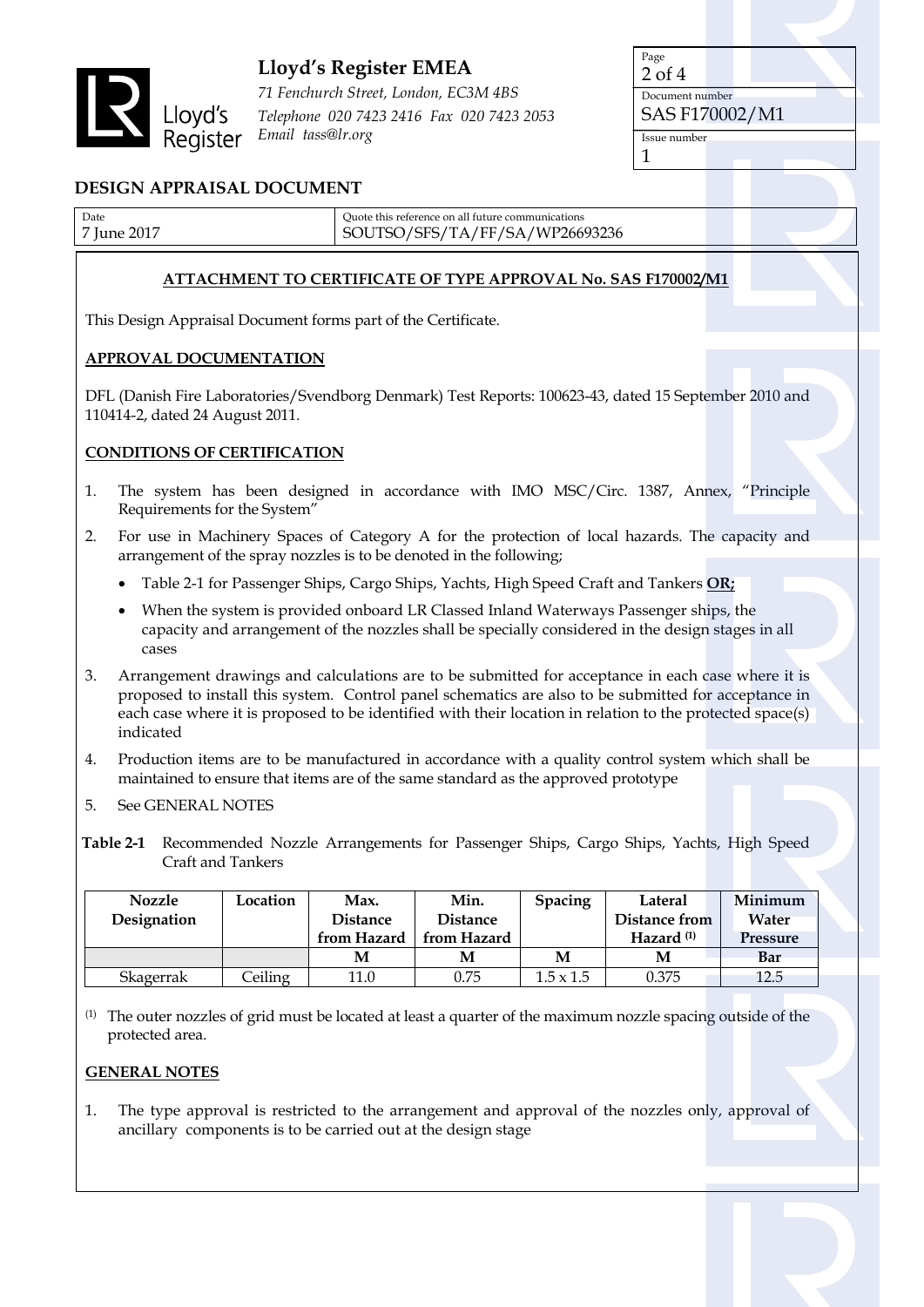

# **Lloyd's Register EMEA**

*71 Fenchurch Street, London, EC3M 4BS Telephone 020 7423 2416 Fax 020 7423 2053 Email tass@lr.org*

| Page            |  |  |
|-----------------|--|--|
| 3 of 4          |  |  |
| Document number |  |  |
| SAS F170002/M1  |  |  |
| Issue number    |  |  |
|                 |  |  |

# **DESIGN APPRAISAL DOCUMENT**

| Date        | Ouote this reference on all future communications |  |
|-------------|---------------------------------------------------|--|
| 7 June 2017 | SOUTSO/SFS/TA/FF/SA/WP26693236                    |  |

### **ATTACHMENT TO CERTIFICATE OF TYPE APPROVAL No. SAS F170002/M1**

- 2. For installations which may be protected using individual nozzles or a single row of nozzles, the protected area (width and length) is to be in accordance with MSC.1/Circ.1387 for a  $3 \times 3$  nozzle grid (3.4.2.1 & Figures 3.4.2.5 & 3.4.2.6)
- 3. The minimum CONSTANT nozzle pressure being 12.5 bar.
- 4. The as tested nozzle is made in NiSn plated naval brass. Each individual water spray nozzle shall be fitted with a mesh strainer (mesh size No. 16, 1200μm). The nozzle characteristics are delineated in Table 4-1:

## **Table 4-1 - Nozzle Characteristics**

| Nozzle designation | K-factor         | $\mid$ Flow at 12.5 bar |
|--------------------|------------------|-------------------------|
|                    | $1/min^*bar^1/2$ | 1/min                   |
| <b>Skagerrak</b>   | 5.6              | 19.80                   |

- 5. Piping and water tank material shall be made of stainless steel having minimum grade of AISI 304L
- 6. To ensure that the system is capable of 20 minutes operation, in all installations the system is to incorporate a sea water inlet via remotely operated valve, allowing for either an automatic or a manual change-over connection to sea water supply upon loss of fresh water unless alternative arrangements are agreed at the design stage by the plan approval authority. These connections are to be located in the same compartment as the pump unit and in a readily accessible position
- 7. The system main pump unit, water tank and sea connection shall not be situated in any area required to be protected by the system
- 8. The pump unit shall have on the pressure side a mess strainer (mesh size No. 50, 300μm)
- 9. Activation of any water distribution valve (e.g. section valve) should give a visual and audible alarm in the engine control room and the navigating bridge or continuously manned central control station. Audible alarms may use a single tone
- 10. The number of spare watermist nozzles and parts for the system being provided are to be indicated in the manufacturer's design, installation, operation and maintenance manual
- 11. The use of subject system in conjunction with or as part of a water based main fire extinguishing system (MSC/Circ. 1165, as amended by MSC/1269) is acceptable and will be specially considered at the design stage provided the local protection system is capable of being isolated from the main system
- 12. Appropriate operational measures or interlocks should be provided if the engine room is fitted with a fixed high expansion foam or aerosol fire-fighting system, to prevent the local application system from interfering with the effectiveness of these systems
- 13. Construction details and constituent component of the system as well as calculations are to be submitted for acceptance in each case where it is proposed to install this system. Control panel schematics and if applicable also details of any PLC (Programmable Logic Controller) are to be submitted. All principle components of the system are to be identified with their location in relation to the protected space(s) indicated. The control system is to be surveyed at the manufacturer's works prior to installation on board